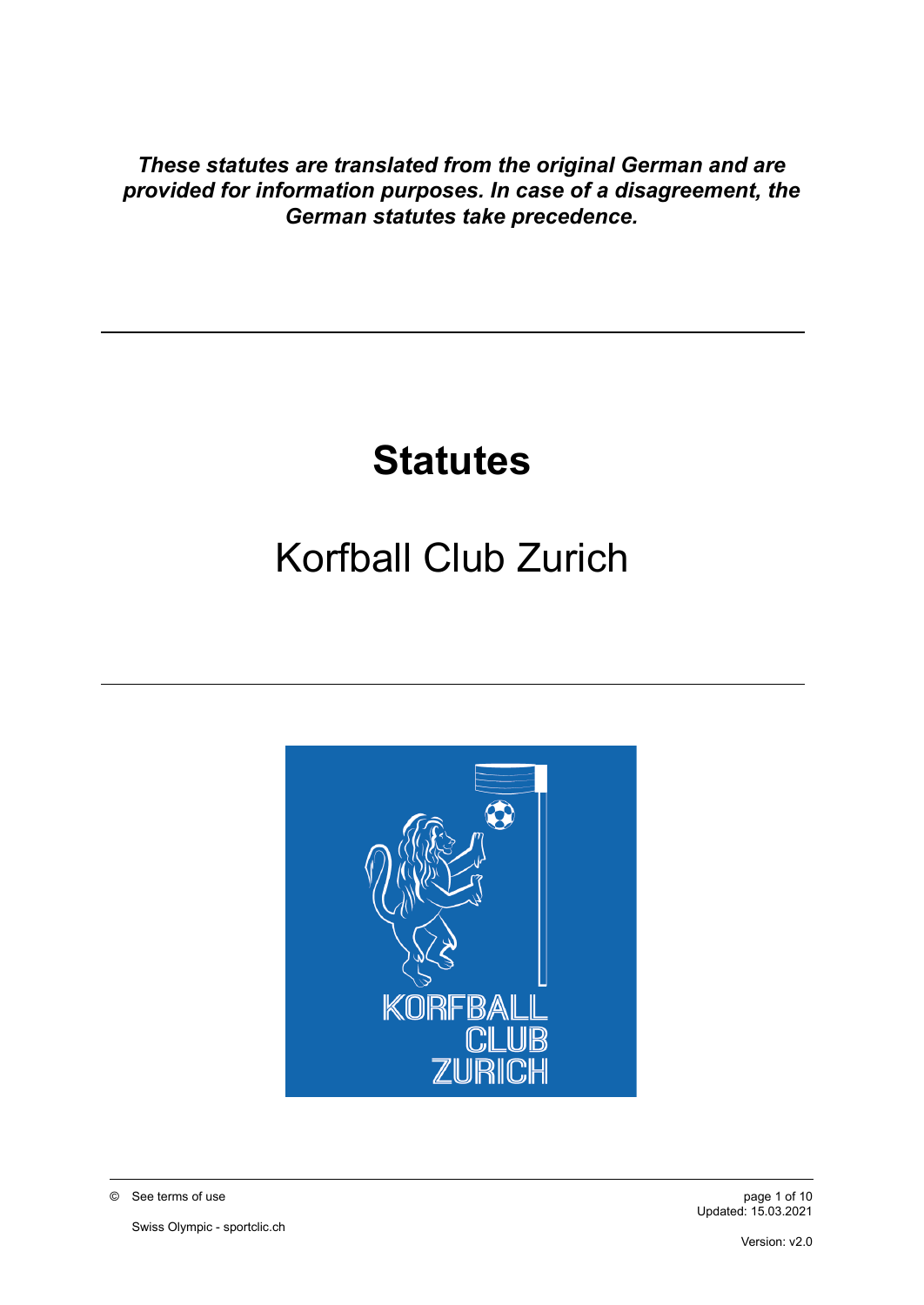| <b>Article 1</b> | Name, Seat                                                                                                         |  |  |
|------------------|--------------------------------------------------------------------------------------------------------------------|--|--|
|                  | «Korfball Club Zurich» (KCZ) is an association as per Art. 60 ff. of<br>the Swiss Civil Code registered in Zurich. |  |  |

| <b>Article 2</b> |                | <b>Purpose</b>                                                                                                                                                                                                                                                                                                                                                                                                                                                                                                                                                     |
|------------------|----------------|--------------------------------------------------------------------------------------------------------------------------------------------------------------------------------------------------------------------------------------------------------------------------------------------------------------------------------------------------------------------------------------------------------------------------------------------------------------------------------------------------------------------------------------------------------------------|
| Intention        | $\vert$ 1      | Korfball Club Zurich offers its members modern and well managed<br>events in Korfball. The enjoyment of sport and play is at the heart<br>of the club's activities. An additional declared goal is the<br>promotion and dissemination of Korfball in Switzerland and<br>especially in the Zurich area.                                                                                                                                                                                                                                                             |
| Independence     | $\overline{2}$ | Korfball Club Zurich is party-politically and denominationally<br>neutral. The club may join other associations, clubs and<br>organisations, in particular in the sports sector, in order to fulfil its<br>purpose.                                                                                                                                                                                                                                                                                                                                                |
| <b>Ethics</b>    | 3              | Korfball Club Zurich is committed to a healthy, respectful, fair and<br>successful sport. It exemplifies these values by treating its<br>counterparts - as well as its institutions and members - with<br>respect and acts and communicates in a transparent manner.<br>Korfball Club Zurich recognizes the current "Ethics Charter" of<br>Swiss Sports (see Appendix 2) and disseminates its principles<br>within its club.                                                                                                                                       |
| Doping           | 4              | Doping is contrary to the fundamental principles of sport as well as<br>medical ethics and poses a health risk. For these reasons it is<br>prohibited. Korfball Club Zurich and its members are subject to the<br>Swiss Olympic Doping Statute (hereinafter: Doping Statute) and<br>its implementing regulations. Doping is defined as any violation of<br>Articles 2.1 - 2.10 of the Doping Statute.                                                                                                                                                              |
|                  | 5              | The Disciplinary Chamber for Doping Cases of Swiss Olympic<br>(hereinafter referred to as the Disciplinary Body) shall be<br>responsible for assessing violations of the applicable anti-doping<br>regulations. The Disciplinary Body shall apply its procedural rules<br>and pronounce the sanctions laid down in the Doping Statute or in<br>the regulations of any competent International Federation. The<br>decisions of the Disciplinary Body may be appealed against to the<br>Tribunal Arbitral du Sport (TAS) in Lausanne, excluding the state<br>courts. |

## **Article 3 Membership**

| Membership $\vert$ 1<br>Categories | Korfball Club Zurich comprises the following membership<br>categories: |  |
|------------------------------------|------------------------------------------------------------------------|--|
|                                    | a) youth members                                                       |  |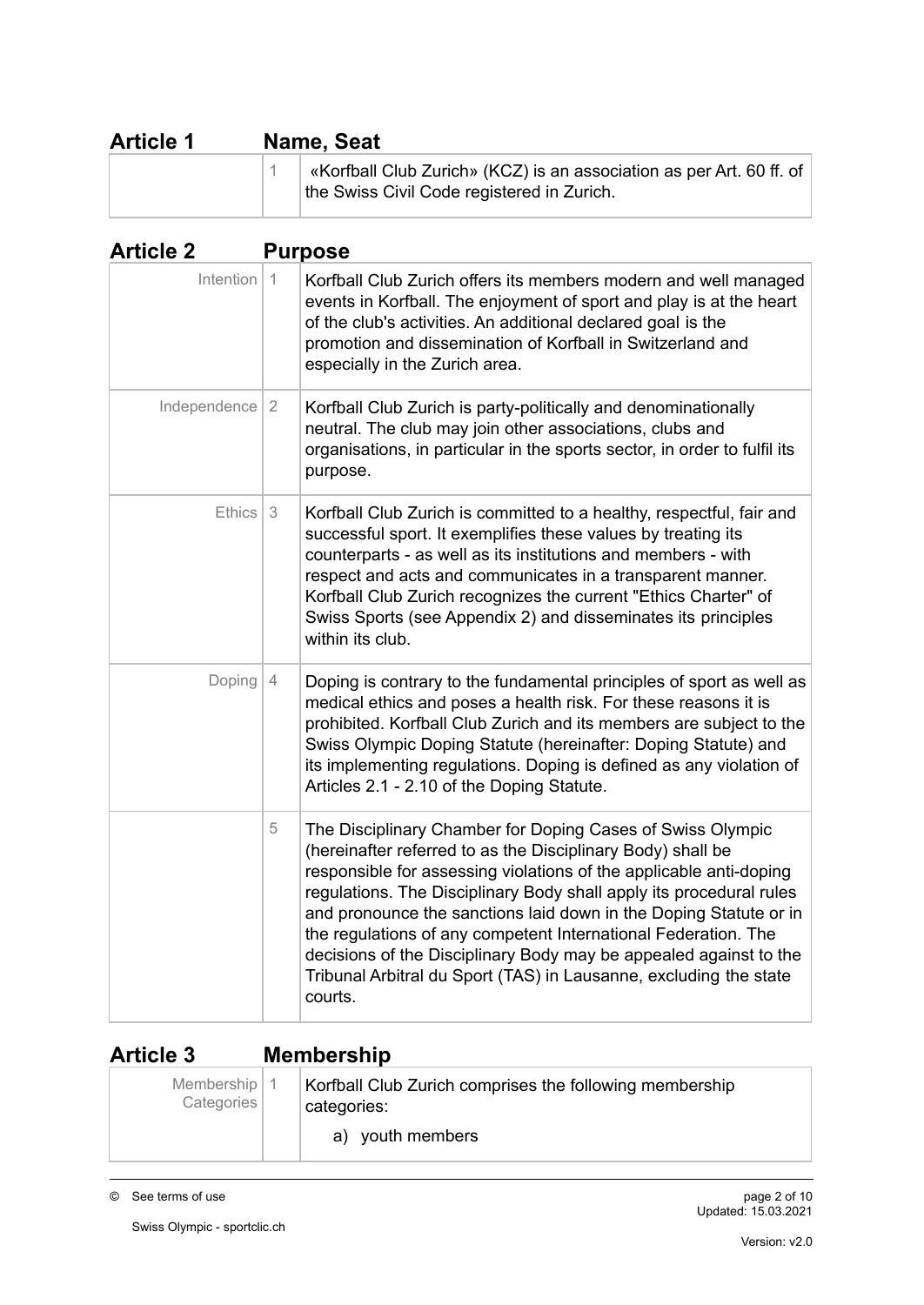|                              |                | b) junior members<br>active members<br>C)<br>d)<br>honorary members                                                                                                                                                                                                                                                                                                                                                                                                            |
|------------------------------|----------------|--------------------------------------------------------------------------------------------------------------------------------------------------------------------------------------------------------------------------------------------------------------------------------------------------------------------------------------------------------------------------------------------------------------------------------------------------------------------------------|
|                              |                | e) sponsoring members                                                                                                                                                                                                                                                                                                                                                                                                                                                          |
| Youth Members                | 2              | This category includes children and adolescents up to the end of<br>the calendar year in which they turn 15. They do not have the right<br>to vote.                                                                                                                                                                                                                                                                                                                            |
| Junior Members               | 3              | This category includes young people and young adults from the<br>calendar year in which they turn 16 until the end of the calendar<br>year in which they turn 20.                                                                                                                                                                                                                                                                                                              |
| Active Members               | $\overline{4}$ | Active members are all natural persons from the year in which<br>they reach the age of 21. Students and apprentices who are<br>active members pay a reduced annual fee if they can prove that<br>they are still studying or have not yet completed their<br>apprenticeship. Students are considered to be full-time students at<br>a recognised higher education institution. Doctoral students and<br>employees of an educational institution are not considered<br>students. |
| <b>Honorary Members</b>      | 5              | Honorary members are natural persons with extraordinary merits<br>relevant to Korfball Club Zurich. They enjoy all the rights and<br>duties of an active member, but do not pay a membership fee.<br>They are elected by the general meeting at the request of the<br>board.                                                                                                                                                                                                   |
| Sponsoring<br><b>Members</b> | 6              | Sponsoring members are natural and legal persons who do not<br>actively participate in the activities of the club. They pay a<br>patronage fee and have no voting rights.                                                                                                                                                                                                                                                                                                      |
| Admission                    | 7              | Interested parties can join the association at any time with the<br>approval of the board. Children and adolescents up to the age of<br>16 require the written consent of a parent or legal guardian.                                                                                                                                                                                                                                                                          |
| Termination,<br>Resignation  | 8              | Membership ends with the resignation, death or exclusion of the<br>member. Withdrawal from the Association is possible at any time<br>by written declaration to the Committee. The full membership fee<br>for the current year is owed or will not be refunded respectively.                                                                                                                                                                                                   |
| Exclusion                    | 9              | Members who do not fulfil their obligations towards the association<br>or cause damage to the association can be excluded by the<br>committee. The expelled member can appeal against the decision<br>in writing within 30 days and demand a resolution of the general<br>meeting whose decision is final.                                                                                                                                                                     |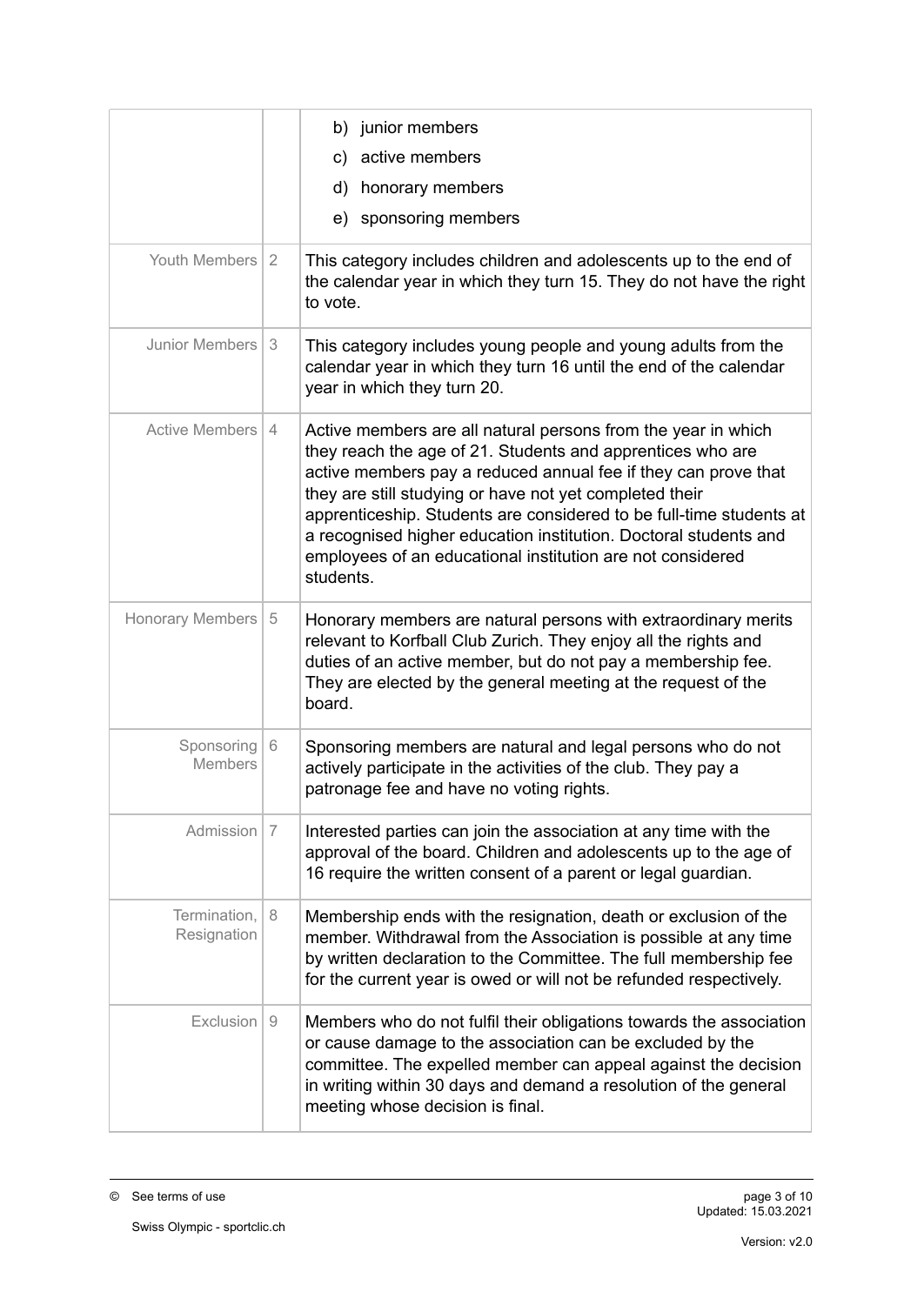| <b>Rights</b> | 10 | Members of the categories active, youth and junior members as<br>well as honorary members are entitled to the following rights:<br>Participation in decision-making and the organisation of the<br>Association's activities within the framework of these Statutes<br>(subject to the right to vote),<br>Participation in club activities such as training, competitions and<br>events. |
|---------------|----|-----------------------------------------------------------------------------------------------------------------------------------------------------------------------------------------------------------------------------------------------------------------------------------------------------------------------------------------------------------------------------------------|
| Duties        | 11 | All members are obliged to protect the interests of the association,<br>to follow the statutes, regulations and directives of the institutions<br>and to pay the annual membership fee. Honorary members are<br>exempt from paying the membership fee.                                                                                                                                  |

| <b>Article 4</b>  | <b>Financing, liability</b> |                                                                                                                                                                                                                                                                                          |  |
|-------------------|-----------------------------|------------------------------------------------------------------------------------------------------------------------------------------------------------------------------------------------------------------------------------------------------------------------------------------|--|
| Financing         | $\overline{1}$              | The association is financed by                                                                                                                                                                                                                                                           |  |
|                   |                             | membership fees<br>$\bullet$                                                                                                                                                                                                                                                             |  |
|                   |                             | Income from association activities<br>$\bullet$                                                                                                                                                                                                                                          |  |
|                   |                             | Proceeds from events and competitions<br>$\bullet$                                                                                                                                                                                                                                       |  |
|                   |                             | Contributions by Jugend + Sport                                                                                                                                                                                                                                                          |  |
|                   |                             | Contributions from the cantonal sports fund                                                                                                                                                                                                                                              |  |
|                   |                             | Municipal subsidies<br>$\bullet$                                                                                                                                                                                                                                                         |  |
|                   |                             | Income from sponsoring<br>$\bullet$                                                                                                                                                                                                                                                      |  |
|                   |                             | Income from donations, legacies, gifts                                                                                                                                                                                                                                                   |  |
|                   |                             | Income from the assets of the association                                                                                                                                                                                                                                                |  |
| Membership Fees 2 |                             | The membership fees are decided annually at the general<br>meeting. They are set out in the appendix as an integral part of<br>the statutes.                                                                                                                                             |  |
| Liability         | 3                           | Only the association's assets are liable for the association's<br>obligations. Any personal liability of the members for the<br>obligations of the association is excluded. The directors' and<br>officers' liability according to art. 55 para. 3 Swiss Civil Code<br>remains reserved. |  |
| Insurance         | $\overline{4}$              | The association is not liable for accidents, property damage and<br>liability claims arising from the exercise of the association's<br>activities by its members. Members must insure themselves<br>accordingly.                                                                         |  |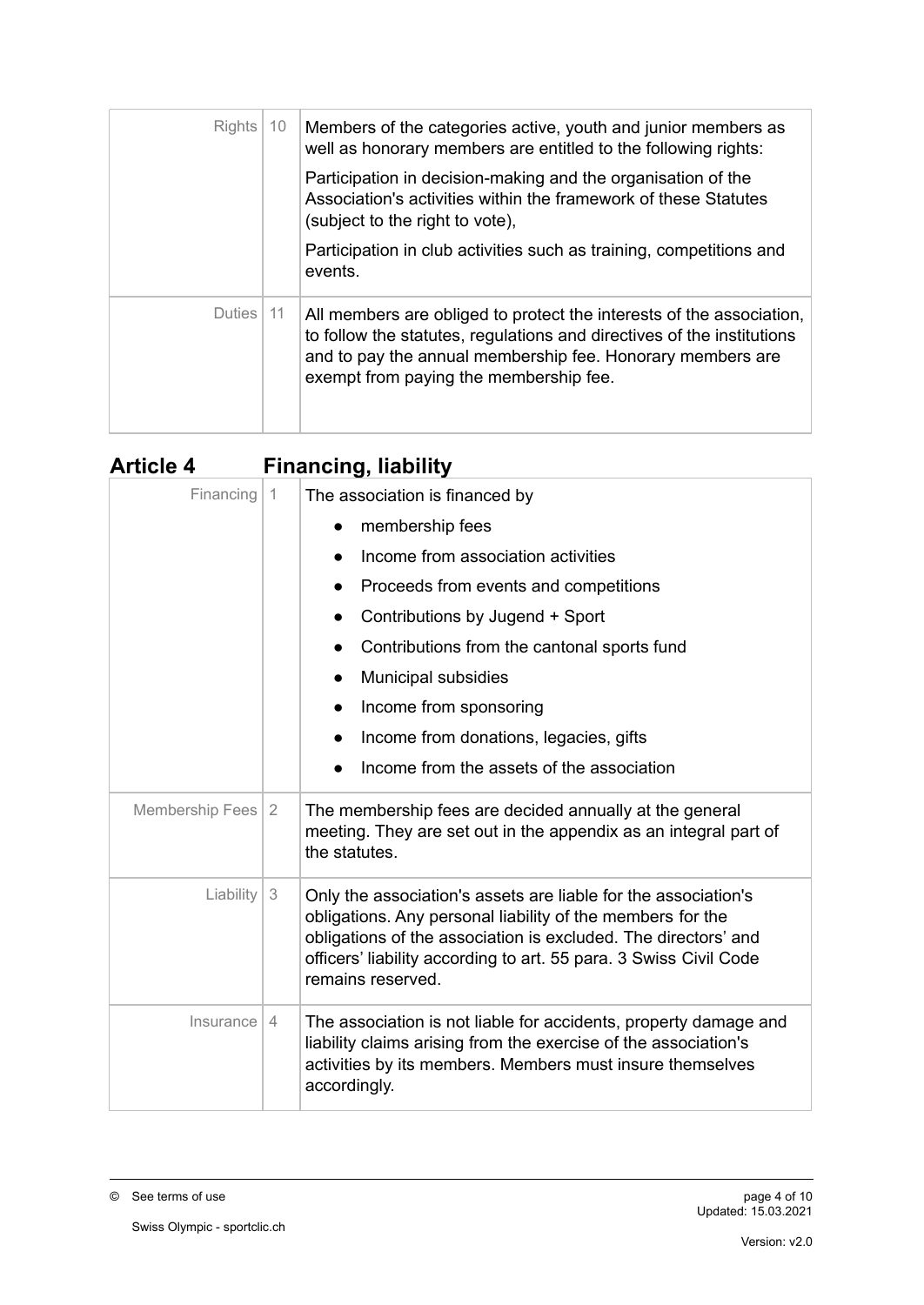| <b>Article 5</b> | <b>Fiscal year</b>                                                                                  |  |
|------------------|-----------------------------------------------------------------------------------------------------|--|
|                  | The fiscal year runs from April 1 <sup>st</sup> until March 31 <sup>st</sup> the following<br>vear. |  |

| <b>Article 6</b> | <b>Bodies</b> |                                    |  |
|------------------|---------------|------------------------------------|--|
|                  |               | The bodies of the association are: |  |
|                  |               | a) The General meeting             |  |
|                  |               | b) The Committee                   |  |
|                  |               | The Auditors<br>C)                 |  |

| <b>Article 7</b>                        |   | <b>General meeting</b>                                                                                                                                                                                                                                 |  |  |
|-----------------------------------------|---|--------------------------------------------------------------------------------------------------------------------------------------------------------------------------------------------------------------------------------------------------------|--|--|
| Ordinary General   1<br>Meeting         |   | The ordinary general meeting is the supreme body of Korfball<br>Club Zurich. It is held annually in the second quarter of the year.                                                                                                                    |  |  |
| $Call$ 2                                |   | The ordinary general meeting is convened by the committee. The<br>members are invited in writing at least 30 days before the<br>meeting. The agenda of the general meeting is communicated<br>with the invitation.                                     |  |  |
| Extraordinary<br><b>General Meeting</b> | 3 | An extraordinary general meeting may be requested by the<br>general meeting itself, by the committee or by one fifth of the<br>members by written request. It must be called for at least 14 days<br>in advance, stating the agenda items and motions. |  |  |
| <b>Tasks and Authority</b>              | 4 | The general meeting has the following tasks and authority:                                                                                                                                                                                             |  |  |
|                                         |   | a) Approval of the minutes of the last general meeting                                                                                                                                                                                                 |  |  |
|                                         |   | b) Approval of the annual report                                                                                                                                                                                                                       |  |  |
|                                         |   | c) Approval of the annual accounts, after taking note of the<br>auditor's report                                                                                                                                                                       |  |  |
|                                         |   | d) Exoneration of the committee                                                                                                                                                                                                                        |  |  |
|                                         |   | e) Determination of membership fees                                                                                                                                                                                                                    |  |  |
|                                         |   | Approval of the programme of activities with annual budget<br>f                                                                                                                                                                                        |  |  |
|                                         |   | Approval of the mission statement<br>g)                                                                                                                                                                                                                |  |  |
|                                         |   | Approval of amendments to the statutes<br>h)                                                                                                                                                                                                           |  |  |
|                                         |   | <b>Election of the President</b><br>i)                                                                                                                                                                                                                 |  |  |
|                                         |   | Election of the other members of the committee<br>$\mathbf{j}$                                                                                                                                                                                         |  |  |
|                                         |   | <b>Election of auditors</b><br>k)                                                                                                                                                                                                                      |  |  |
|                                         |   | Discussion and decisions on motions from the committee<br>$\vert$<br>or members                                                                                                                                                                        |  |  |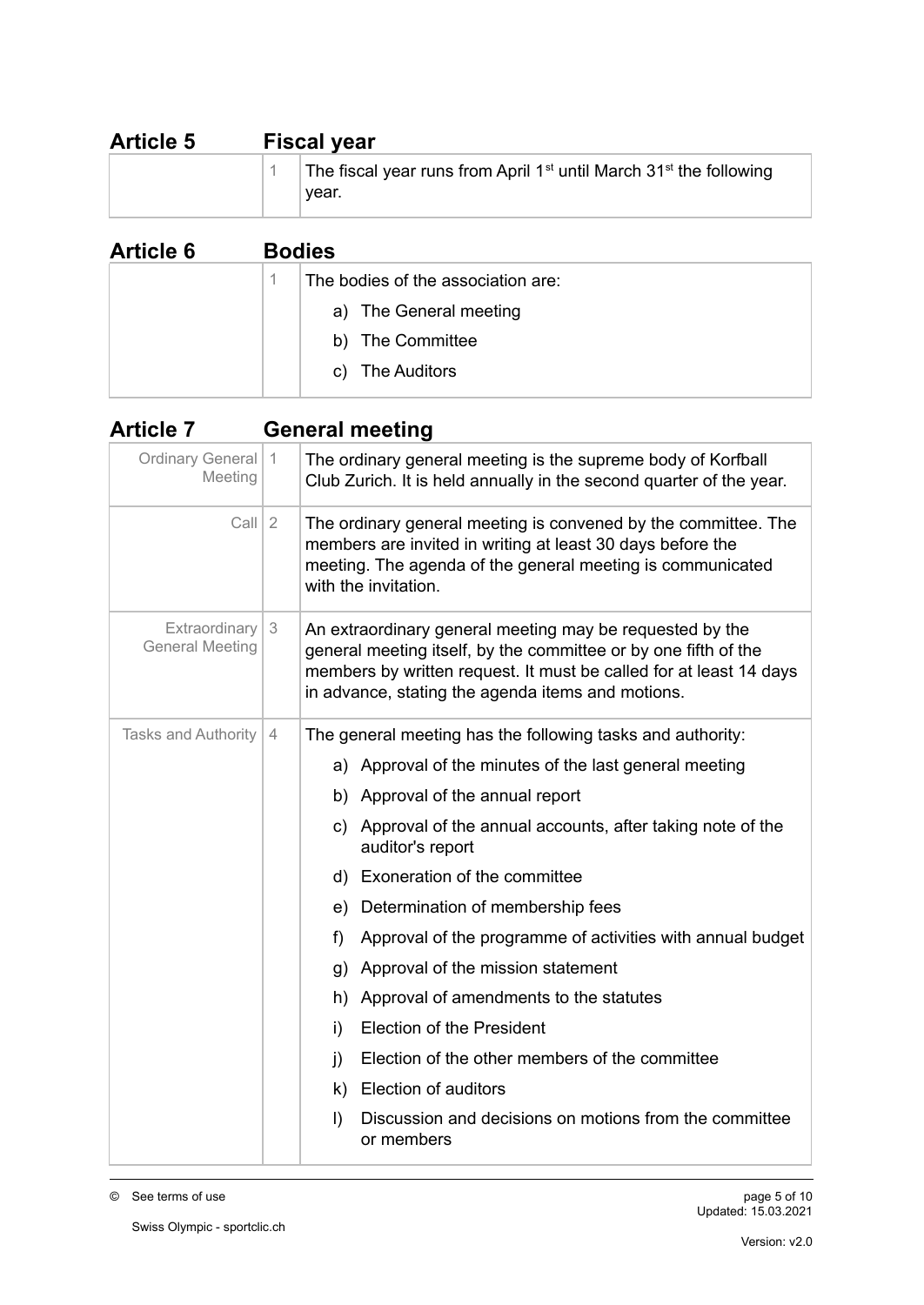| Motions   5                                        |    | Motions for the attention of the general meeting must be submitted<br>in writing to the committee at least 20 days before the general<br>meeting.                                                                                                                                                                                                                                                                    |  |
|----------------------------------------------------|----|----------------------------------------------------------------------------------------------------------------------------------------------------------------------------------------------------------------------------------------------------------------------------------------------------------------------------------------------------------------------------------------------------------------------|--|
| Right to Vote                                      | 6  | With the exception of sponsoring members and subject to legal<br>restrictions, all members are entitled to vote and be elected, from<br>the calendar year in which they reach the age of 16.<br>Each member is entitled to 1 vote. Absent voters may pass on<br>their vote to a chosen present member.                                                                                                               |  |
| Required Majority                                  | 7  | The general meeting decides with a simple majority of the valid<br>votes cast. In the event of a tie, the motion shall be deemed<br>rejected. In the case of elections, the absolute majority applies. If<br>a second ballot is required, the relative majority shall apply.<br>For the dissolution of the association the approval of at least two<br>thirds of the members participating in the vote is necessary. |  |
| Chairmanship of the $ 8$<br>Meeting                |    | The meeting shall be chaired by the President, in his absence by<br>the Vice-President or by another member of the committee.                                                                                                                                                                                                                                                                                        |  |
| Motions from the<br>Meeting                        | 9  | Motions of major importance that are not on the agenda may only<br>be dealt with if the meeting so resolves by a two-thirds majority                                                                                                                                                                                                                                                                                 |  |
| <b>Electoral and Voting</b><br>Rights of the Chair | 10 | The chair of the meeting may vote and elect.                                                                                                                                                                                                                                                                                                                                                                         |  |
| Secret Votes and<br>Elections                      | 11 | One third of those present and entitled to vote may demand secret<br>votes and elections.                                                                                                                                                                                                                                                                                                                            |  |

### **Article 8 Committee**

| Leadership,<br>Representation    | $\vert$ 1      | The committee is the leading body of the association. It represents<br>Korfball Club Zurich externally and answers to the general<br>meeting.                                                                                                          |
|----------------------------------|----------------|--------------------------------------------------------------------------------------------------------------------------------------------------------------------------------------------------------------------------------------------------------|
| Composition 2                    |                | The committee consists of 3 to 7 members.                                                                                                                                                                                                              |
| Election, Term of   3<br>Officer |                | The election of the committee members takes place through the<br>general meeting for a term of office of one year. Re-election is<br>possible. A substitute election is valid until the end of the term of<br>office of the replaced committee member. |
| Constitution I                   | $\overline{4}$ | With the exception of the Presidium, the committee constitutes<br><i>itself.</i>                                                                                                                                                                       |
| Tasks and 15<br>Competencies     |                | The committee has the following tasks and competences:<br>a) Management of the association according to the principles<br>of the mission statement and the statutes                                                                                    |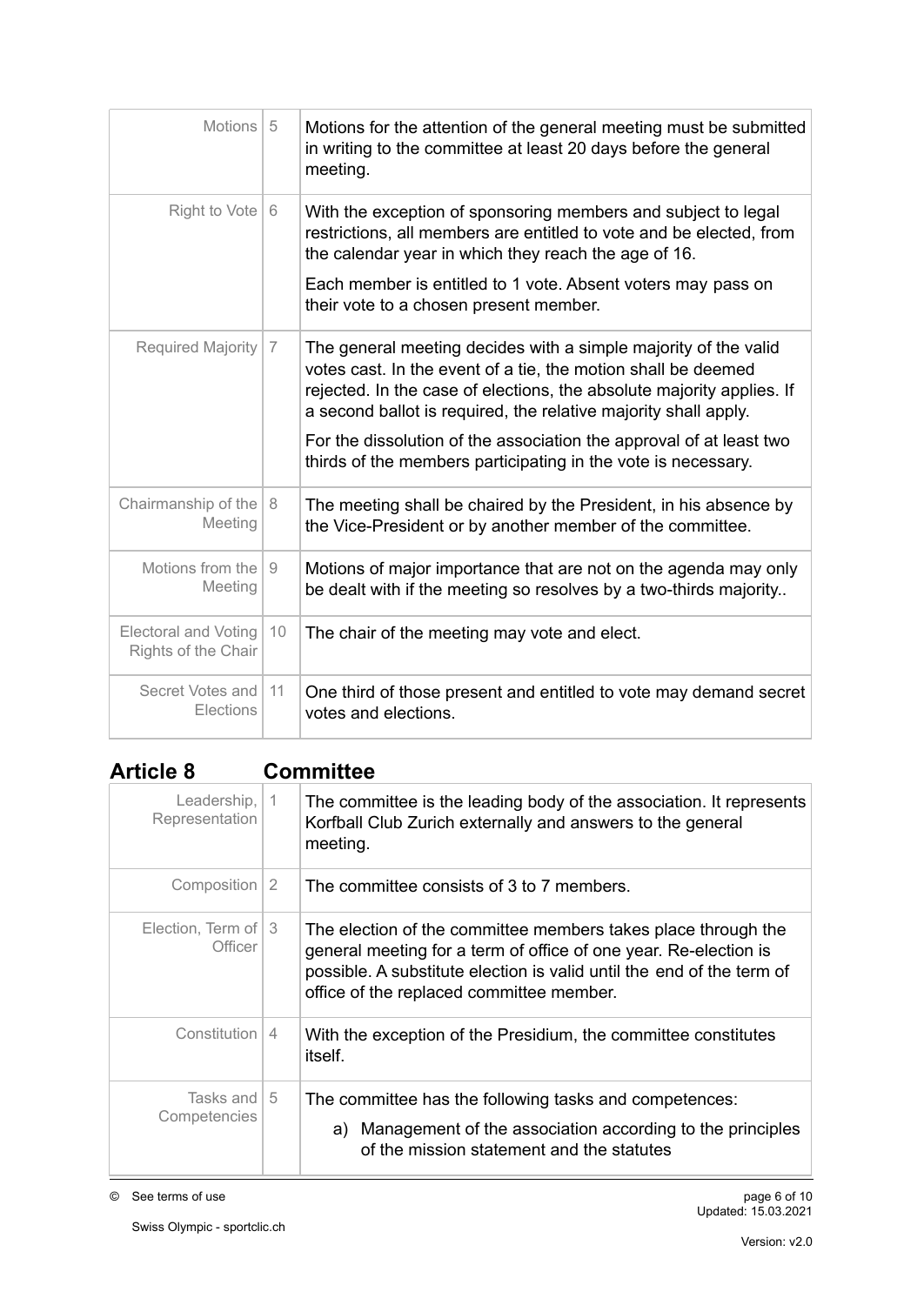|              | b) Implementation of the resolutions adopted by the general<br>meeting of the association                                                           |
|--------------|-----------------------------------------------------------------------------------------------------------------------------------------------------|
| C)           | Planning of the medium- and long-term development of the<br>association                                                                             |
|              | d) Preparation of the programme of activities and the annual<br>budget                                                                              |
|              | e) Taking management measures for the efficient and orderly<br>management of the association (e.g. issuing concepts,<br>regulations and directives) |
| f)           | Election of volunteer trainers, leaders and supervisors                                                                                             |
|              | g) Recruitment of paid staff                                                                                                                        |
|              | h) Setting up working groups and project groups for<br>temporary tasks and projects                                                                 |
| i)           | Preparation and execution of the association meeting                                                                                                |
| $\mathbf{j}$ | Performing all tasks which are not expressly assigned to<br>another body of the association                                                         |
| k).          | Representation of the association to the outside world                                                                                              |

| <b>Article 9</b> | <b>Auditors</b>                                                                                                                                                                                                                 |  |  |
|------------------|---------------------------------------------------------------------------------------------------------------------------------------------------------------------------------------------------------------------------------|--|--|
| Auditors   1     | The general meeting elects two Auditors for a term of office of one<br>year each. Re-election is possible.                                                                                                                      |  |  |
|                  | The auditors examine the annual accounts of the Association.<br>They report to the general meeting of the association and submit a<br>proposal on the approval of the annual accounts and on the<br>discharge of the committee. |  |  |

### **Article 10 Dissolution and liquidation**

| Resolution   1           | The resolution on the dissolution and liquidation of the Association<br>requires a two-thirds majority of the valid votes cast at the General<br>Meeting.       |
|--------------------------|-----------------------------------------------------------------------------------------------------------------------------------------------------------------|
| Allocation of Assets   2 | The assets remaining after deduction of all liabilities shall be<br>allocated to the umbrella/central association to which the Korfball<br>Club Zurich belongs. |

## **Article 11 Final provisions**

| Resolution   1 | These Statutes were approved by the Founding Meeting held in<br>Zurich on 04 April 2018 and entered into force on that date. |
|----------------|------------------------------------------------------------------------------------------------------------------------------|
|----------------|------------------------------------------------------------------------------------------------------------------------------|

© See terms of use page 7 of 10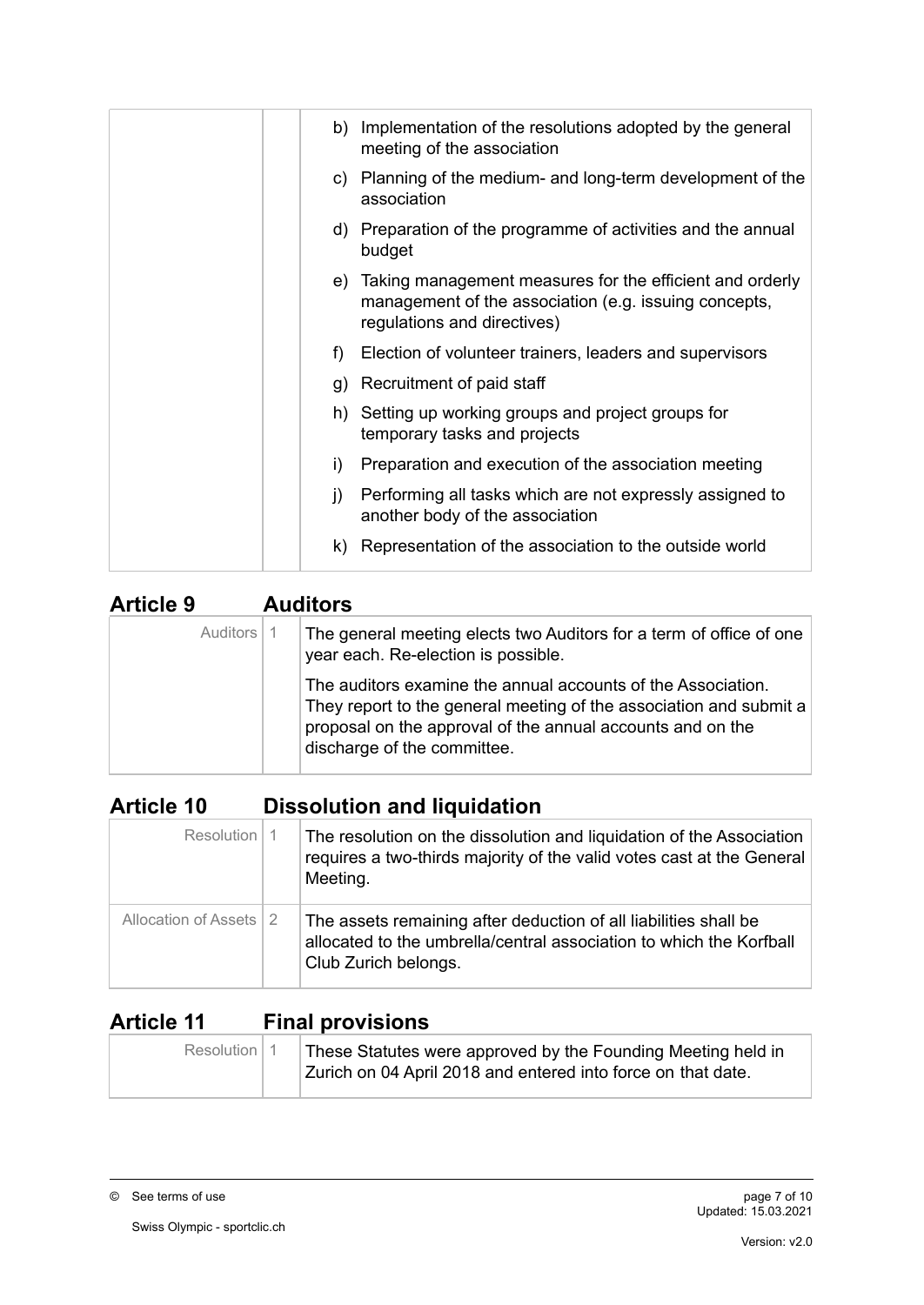\*\*\*\*\*\*\*\*\*\*\*

Zurich, 27. April 2021

Gian Reto Nussbaumer President

Luzia Kathriner Vice president

Appendix

- Membership fees of the Korfball Club Zurich
- Ethics Charter in sport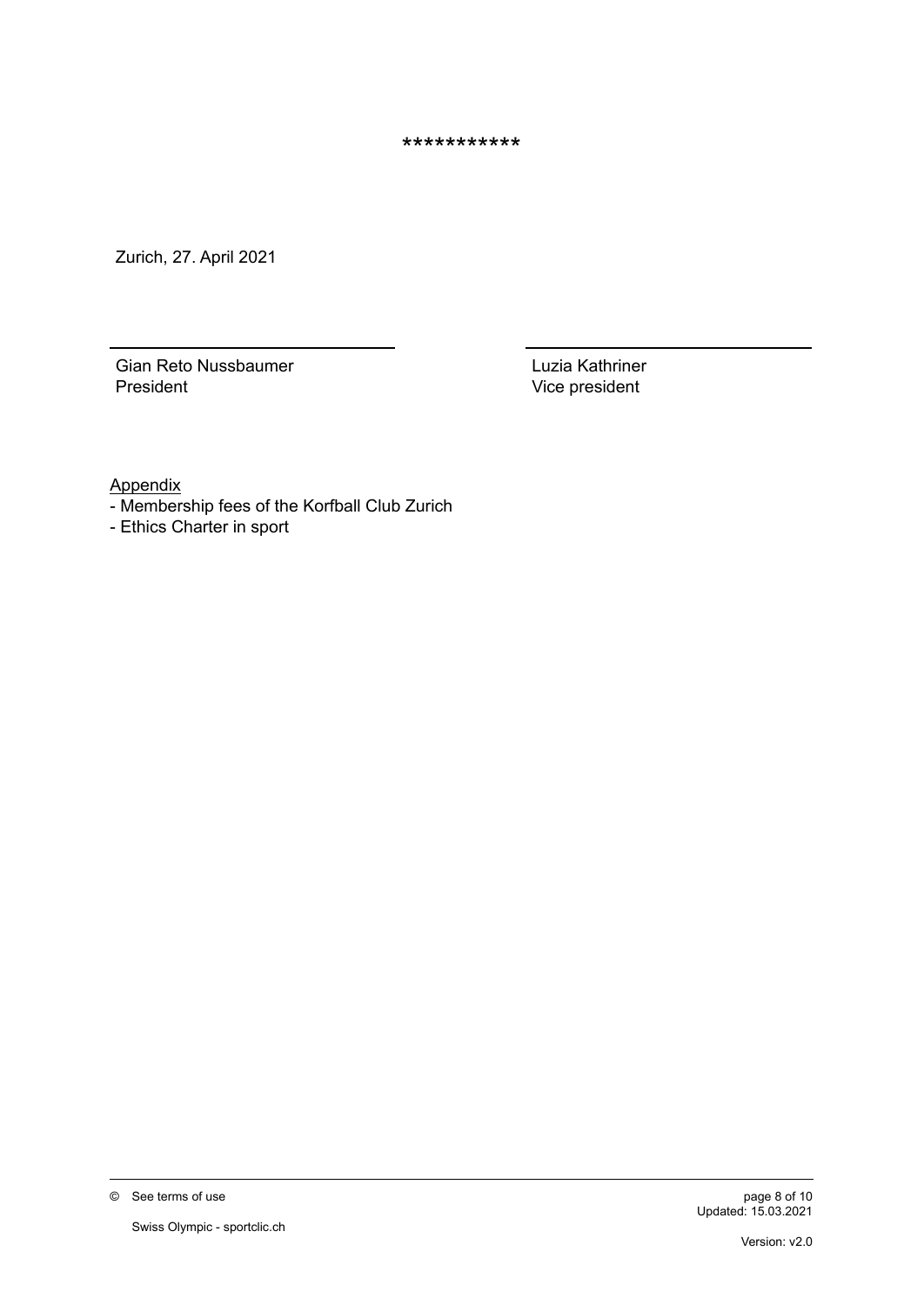Appendix 1

#### **Membership fees of Korfball Club Zurich**

This appendix constitutes an integral part of the statutes of Korfball Club Zurich.

The general meeting of 13th May 2019 set the yearly membership fees effective from 13th May 2019 as follows:

#### **Yearly membership fee from 13th May 2019**

| Youth members |  | Fr. $340 -$ |
|---------------|--|-------------|
|---------------|--|-------------|

Junior members Fr. 340.–

Active members Fr. 340.–

50% discount for first year of membership for persons new to Korfball (persons who have never been in a Korfball Club before) 60% discount for students and apprentices. Discounts may not be added.

Honorary members free of contribution

Sponsoring members Fr. 100.– (minimum amount)

The membership fees are annual fees for the current club year. New members joining during the year will be charged for all remaining full quarters.

Zurich, 27. April 2021

Gian Reto Nussbaumer President

Luzia Kathriner Vice president

© See terms of use page 9 of 10

Swiss Olympic - sportclic.ch